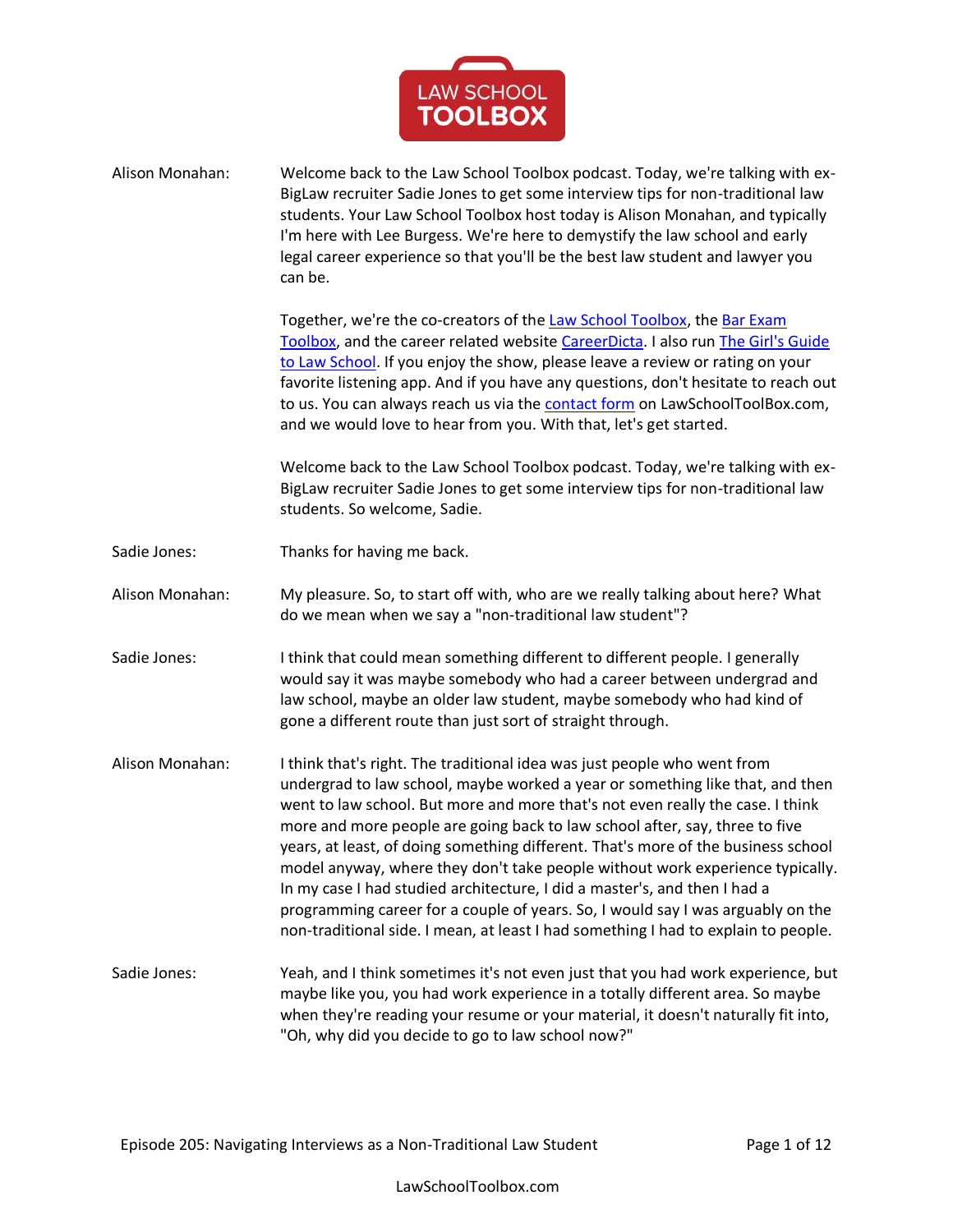

- Alison Monahan: If work three years as a paralegal, that's not probably a non-traditional law student. If you work 20 years as a paralegal and then you decided that you wanted to go to law school, I think you would fall more into this category.
- Sadie Jones: Right. Exactly. But yeah, if you, let's say, worked in investment banking for a couple of years, I don't think that's non-traditional.
- Alison Monahan: That's pretty traditional in law schools.
- Sadie Jones: Yeah. Exactly. There are lots of things where you could have some work experience, but it doesn't necessarily fit into this category. So, to me, your story needs to be explained a little bit more.
- Alison Monahan: Right, so let's talk about that. As you were talking about that, I was thinking even somebody who, say, was a fine art major, and then went into law school – even that, even though they're the standard mid-twenties, they might really need to explain that too.
- Sadie Jones: Definitely. So I think you should just be prepared.
- Alison Monahan: Yeah. So let's talk about what kind of special challenges do you think students like this face, have you seen?
- Sadie Jones: Well, I think they basically face the challenge of having to explain their background, and having to explain how they ended up in law school, and what they want to do going forward, and how this is the path they want to take.
- Alison Monahan: Right. I think that's exactly right. Certainly with my background I definitely had to lay out for the average interviewer what value this had. I think that's a productive way of looking at it is, not so much, "Oh, I have to explain this weird thing" but, "What value is this adding? Yes, this is a different background than the average person you're going to talk to, but what does it help me bring to the table that you're not going to get with those other people?" So, when somebody looked at my resume, they basically looked at it and said, "Sociology to architecture, to programing, to law. Tell me about that." And I had to have an answer that was basically ready to go to explain to them why this made sense, and why it was valuable. So whatever your background is, I think you're going to get these questions. You know that you're going to get them, so you may as well be prepared with an answer that turns it in your favor.
- Sadie Jones: Yeah. I think that all of these things can be positive. So I think you need to go into the interview feeling that they are positives yourself. Because I think that's a lot of the challenge, is that it sort of comes off if it's something that you're insecure about, or feel like is a negative, or it's going to be viewed negatively, I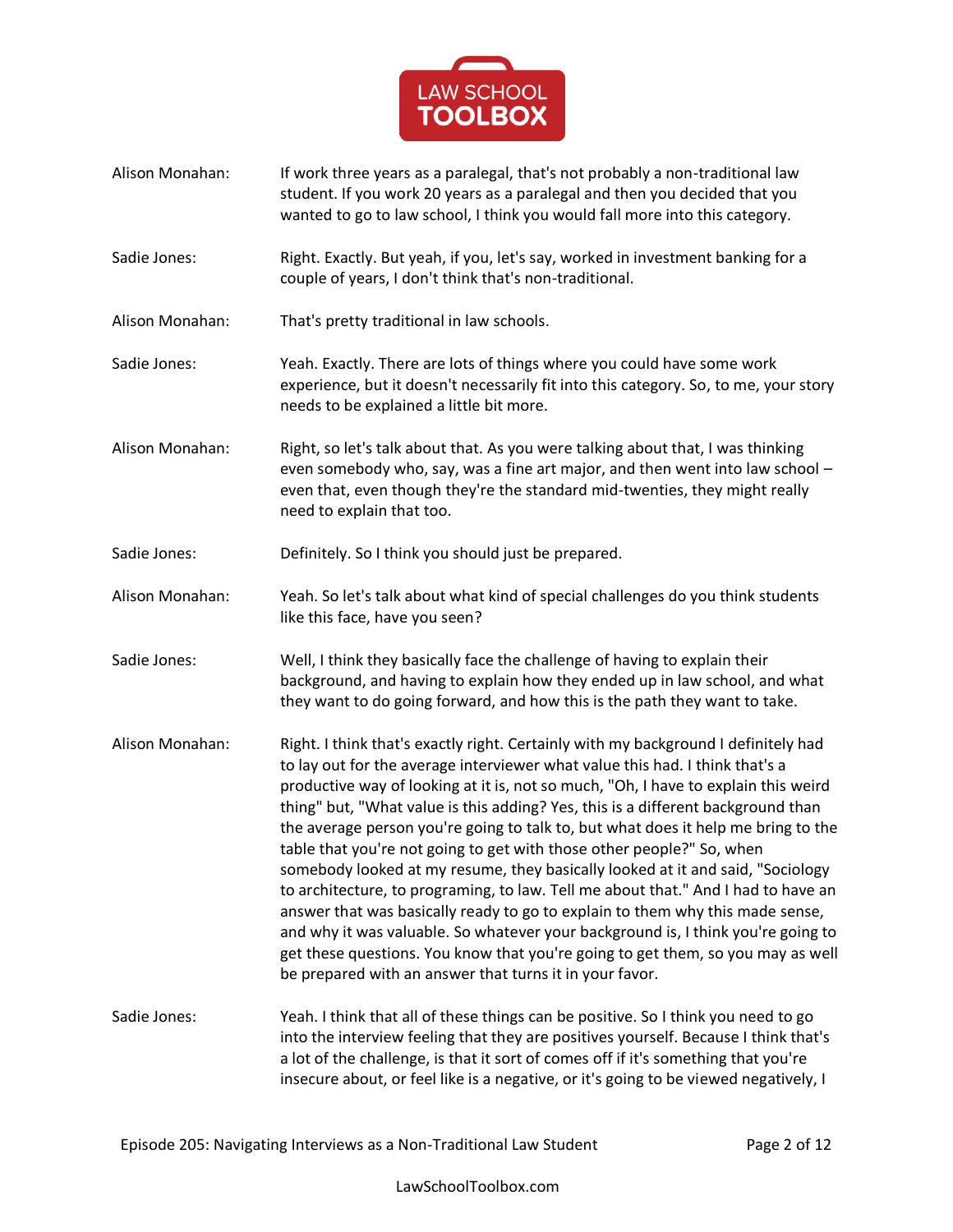

think they know that also. So I think you want to go in explaining why all this stuff is helpful to your future career as a lawyer.

Alison Monahan: I agree. I think sometimes people can get very defensive about things, either because they've changed paths, and they feel like they wasted time or wasted money. Or because they feel like they took time off for family obligations or something like that, and they feel like that is going to be undervalued in the workplace. Sometimes people really want to make it about like, "Oh, but I was doing this volunteer work on the side." Often those people are like, "You don't really have to justify this."

Sadie Jones: Yeah, I think that's worse. I think that feels fake to me.

Alison Monahan: Right, exactly. It's like if you were basically at home with your family, and then you did some other stuff, but just own that.

- Sadie Jones: And I think in today's world, people sort of understand that things happen. And I think if you're upfront about it, in a way that you've sort of crafted a story a little bit, I think they will understand. But I think if you sort of brush it under the rug and don't talk about it, or act like you're insecure or ashamed, I think they'll pick up on that too. And that's going to be way worse than just saying what it is. Some people have medical issues, they had to leave school for a certain amount of time, all sorts of things.
- Alison Monahan: Yeah, I was going to say, people may have been taking care of family members who have medical issues, or had issues themselves. I think with something like that, you just need to make it clear that you're ready to move forward, you're ready to take on this job, everything is sorted out, and just not make it a bigger deal than it has to be. So again, whatever your non-traditional aspect is, or aspects are, because often times these are overlapping – if you've had another career you may also have had family obligations and that kind of thing – just make it clear, "This is where I am, and this is where I'm ready to move forward from, and this is what I'm bringing to the table." If you are confident and you value those things, then I think other people will as well.

Sadie Jones: Definitely. I agree.

Alison Monahan: I think another challenge sometimes you'll even face in this scenario is that they frankly may have other obligations that are not compatible with working all the time. So, this might have impacted grades, it might have impacted your ability to take on different extracurricular activities that were very time intensive. How can people handle this type of thing?

Sadie Jones: One thing I would say, in this situation you also have to know where you're applying and what their expectations are. And there may be places where even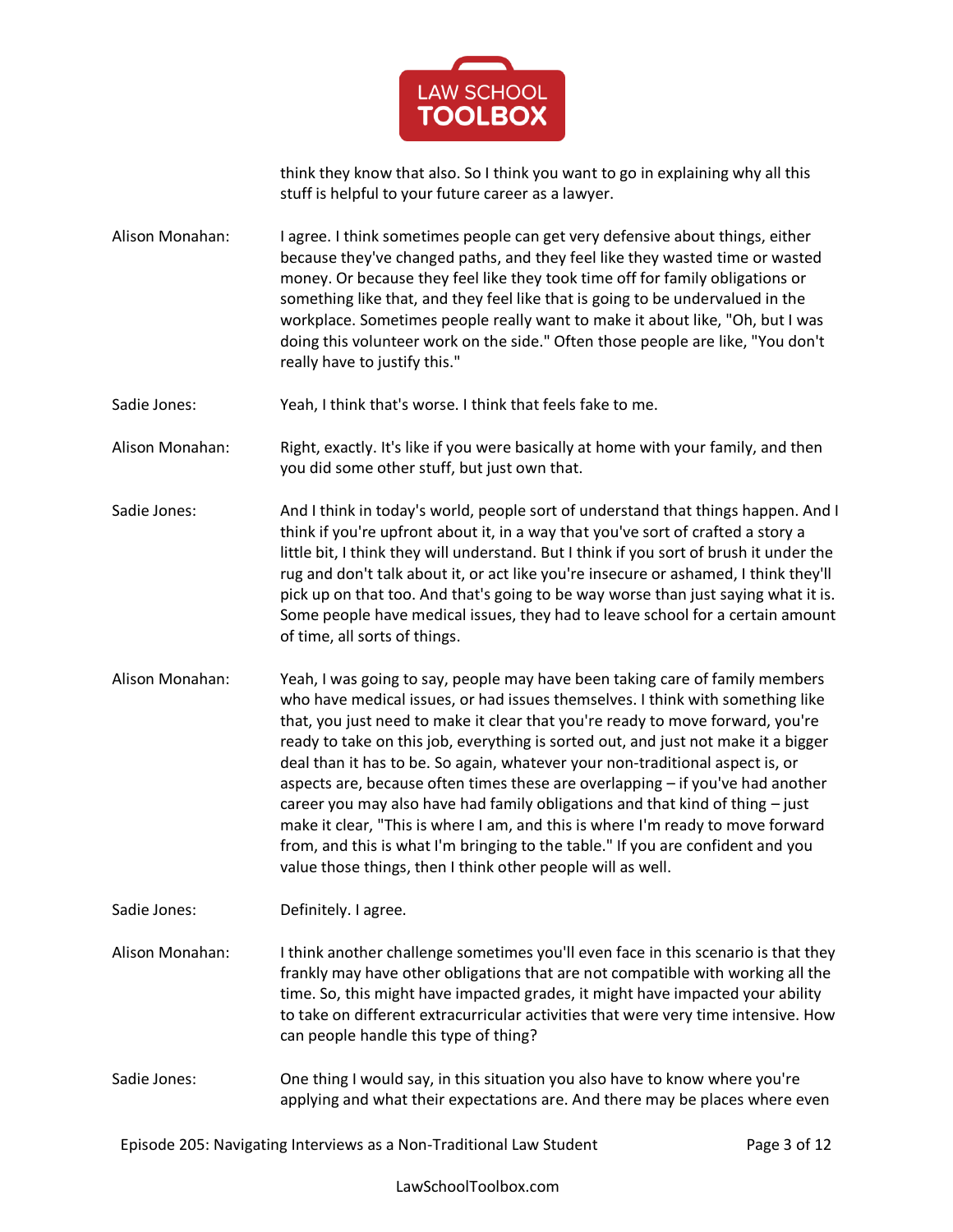

if there's a reason, if your grades aren't up to what they require, it doesn't really matter what your story is, that's just not going to be an option. So I think you should know that going into it. I also think that you can be upfront about something. So if you had something that sort of impacted things, let's say a semester, a year, and then you got back on track, I think there's a way to sort of tell the story about an upward trajectory. I think that's something you can explain, but you can't hide it and you can't change it from what it actually is. And I think in terms of extracurriculars, that you can also be upfront about it. I don't know that that's the most important thing anyway, but…

- Alison Monahan: Yeah, again, I just wouldn't get defensive about it: "I was accepted to Law Review, but I didn't join because of blah, blah, blah." It's like, no one really cares. You either did it or you didn't do it. I'm sorry.
- Sadie Jones: Yeah, and if you didn't do it, you didn't do it. And then you move on to whatever other thing you did.
- Alison Monahan: If somebody asks you, "It looks like you have great grades. Why didn't you do Law Review?", then it's fair to say, "Well, I was accepted, but I had some other obligations." It doesn't look great, but it doesn't look horrible. Yeah, and I think your point, which we'll get to in a minute, about applying to the right places is really key, because some of these firms and organizations, it's probably just not really a great fit if you do have a lot of other obligations.
- Sadie Jones: Absolutely. And you don't want to end up in the wrong place for you and your life.
- Alison Monahan: Why take a job at Wachtell, for example, if you have children? You might want to see them occasionally. I accidentally interviewed with Wachtell at OCI, and I have no idea how they ended up on my schedule. They guy asked me, "Why do you want to work at Wachtell?" And for no other reason I just decided to be completely honest and said, "Well, I'm not really sure that I do."
- Sadie Jones: That's good.
- Alison Monahan: And then he spent the whole rest of the interview basically probing me on why that was. We had a very interesting conversation, because I was like, "I think basically your hours are insane and I would like to have some semblance of a life." And he was trying to convince me they weren't really that much worse than any other firm. It was a very bizarre conversation.
- Sadie Jones: I think that's interesting, because I think places like that are not used to someone not being interested in them.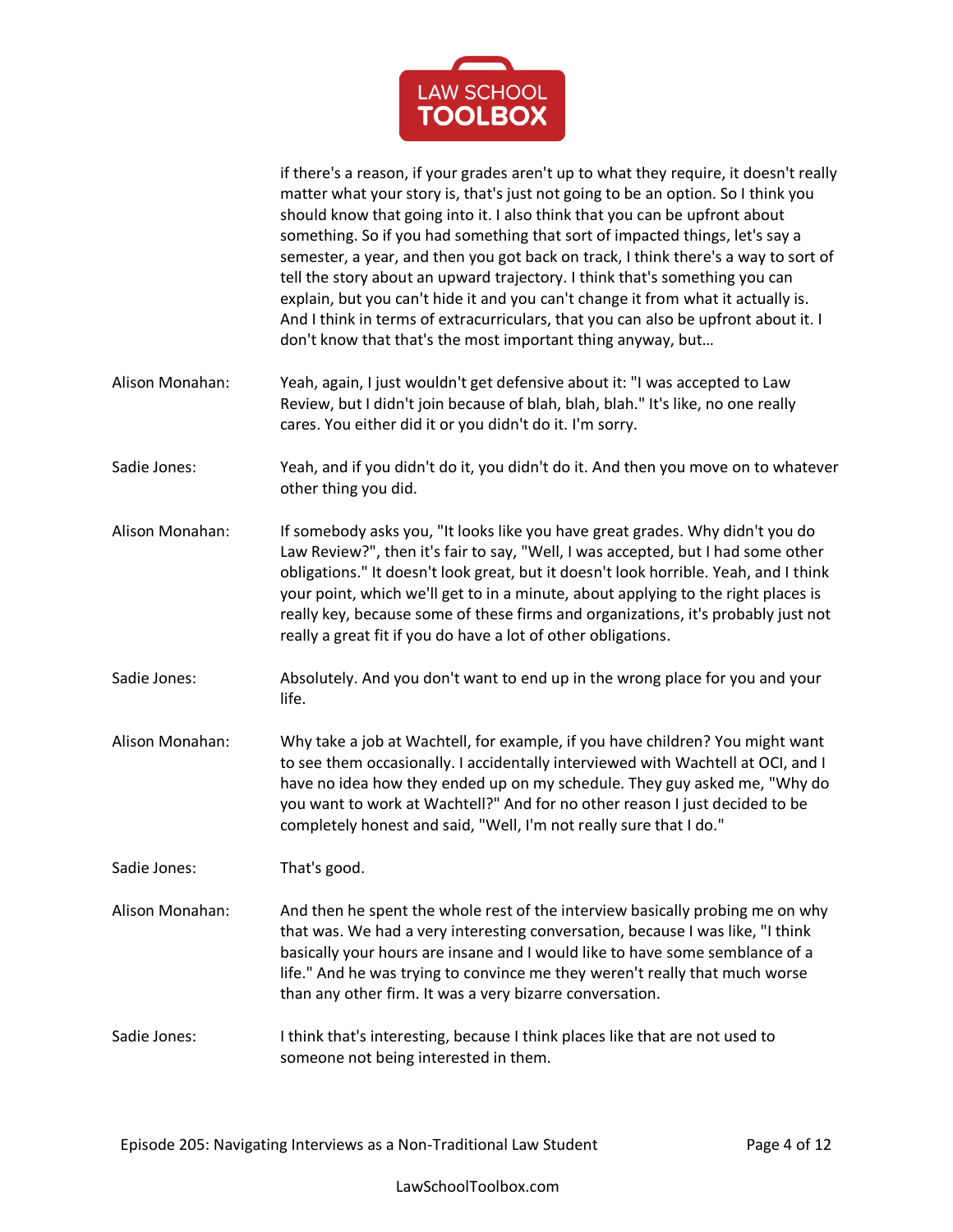

- Alison Monahan: Yeah. I was like, "I don't know, maybe they just sign up everybody in the Law Review for Wachtell without your permission. I have no idea how you got on my list." Suffice it to say I did not get a call back. But that would have been a terrible place for me, with no other obligations. So, someone who does have other obligations – probably not your best choice. Another thing that comes up a lot – often those people who are non-traditional are going part-time. So, how can people handle that, in terms of looking for jobs and that kind of thing?
- Sadie Jones: Well, I think in this case you definitely need to be realistic about what you can take on. I guess it depends on what the reasons are, but if you're part-time it's probably because you either are working somewhere else, or you do have family obligations or something that takes up a lot of your time. So I would say you need to be very clear on what you're able to take on, in terms of something else on top of that.
- Alison Monahan: Yeah, and I think this is definitely a situation where you want to have a well thought out plan. So if you're interviewing somewhere, they're probably going to be asking you, "When are you planning on finishing school, or how are you going to fit this in? What is your plan?" And you want to have an answer to that: "This is exactly what I've thought about, and this is why that would work." So again, just think through it ahead of time and have an answer to the questions that are pretty obviously going to come up.
- Sadie Jones: I think it's going to be really obvious to the employer, the person on the other side, if you're not going to be able to do all of these things, and you're just saying this to get a job offer. They're going to realize that.
- Alison Monahan: Yeah, they've probably hired other people who said the same things, it didn't work out. So they're going to be a little skeptical when you say, "Oh well, I'm working part-time and I'm going to school, but I have 20 extra hours a week to devote to this." It's like, "Really, do you? That sounds unlikely."
- Sadie Jones: I feel like you need to give an example of, "I was able to juggle, blah, blah, blah last year." Or whatever.
- Alison Monahan: Exactly. And in the other reality particularly somebody in the older student side of the non-traditional spectrum – the reality is you may face some age discrimination or bias, or family bias, if you have children. What do you think people can do about this?
- Sadie Jones: Obviously, it's unfortunate and no one should be asking you inappropriate/illegal questions, or any of these things, or probing where they shouldn't be. And none of it should be held against you. But I would give the same advice that we gave before about going in confident, how all of these things make you who you are, which is a capable person and a person who's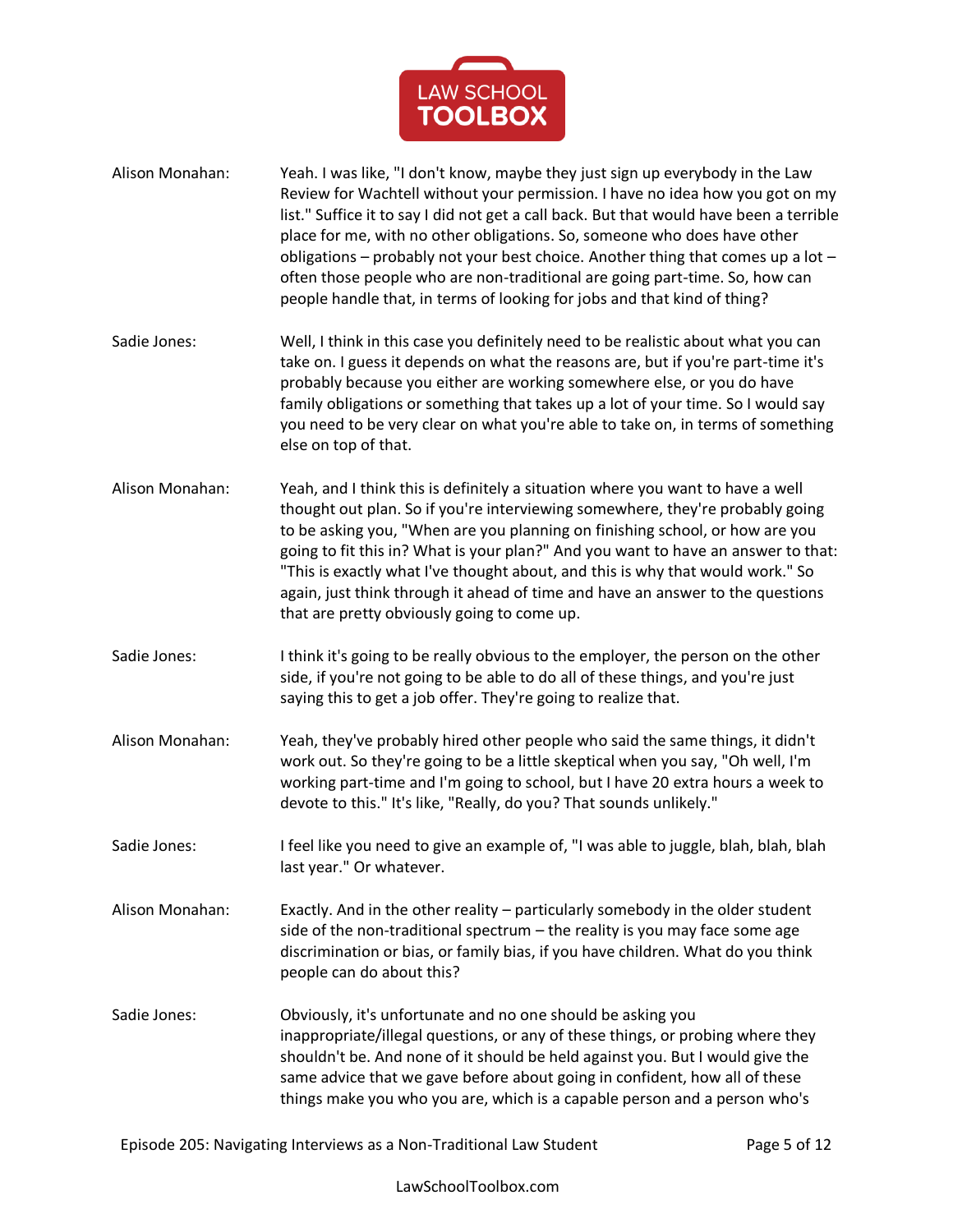

able to juggle things and to handle all these things. So I would say, I think that if you go in with that confidence and positivity about it, that's the best you can do.

Alison Monahan: Yeah, exactly. You're going to face what you're going to face. Sometimes people try to avoid some of these issues by doing things like leaving dates off of their resume and things like that, but the reality is at some point you're probably going to show up for an interview and/or people are just going to be suspicious about why you've left things off of your resume anyway. So, I feel like you're a grown up, you're a person, you have a life history, you have a story. And the more that you just own that confidently, hopefully at least, the more people are going to respond to that. And if there are people who would discriminate against you based on these factors, they might not be the greatest place to work.

Sadie Jones: Yeah. I think that's the key to keep in mind too. Also, something for people to realize is, you're allowed to bring up whatever you want in the interview. So they can't ask you if have children or probe about it, or anything like that, but if you want to bring it up, like it makes sense in whatever conversation you're having – you could bring it up and put it out there for you – again, if it makes sense. And I think kind of come at it from a positive place.

Alison Monahan: How do you think people should handle it if they are being asked these inappropriate/illegal questions about things like family status, age, whatever else it might be in an interview?

- Sadie Jones: This is hard. This is a hard situation. Coming from the employer side, it would make me so upset to think that somebody I trained to interview was asking those questions, and I would want to know. And I do think it's something where if you're not comfortable saying it in the interview, you can tell the interviewer or maybe the person who interviewed you on campus, somebody you have a relationship – you can say after, "I was asked some things that were inappropriate and made me uncomfortable." That sort of thing. I also think it's completely fine to say in the interview you're not comfortable with that. And like you said, it probably isn't a place you're interested in working if that's what they're doing.
- Alison Monahan: Yeah, and I think occasionally, maybe very occasionally, people just aren't thinking, and they don't mean it to be an illegal question. They might just be making conversation, like, "Oh, what ages are your kids?" or something like that. But that's not actually something they're allowed to ask you. Again, if you bring it up, sure. If you're like, "Oh, I have three kids." "Oh, how old are they?" That's fine. Probably even a little borderline there, but basically that's not something you can get that upset about. But if somebody brings this up to you, like, "What's your marital status? Are you planning to get married? Are you planning to get pregnant? Do you have children?" These are really not okay.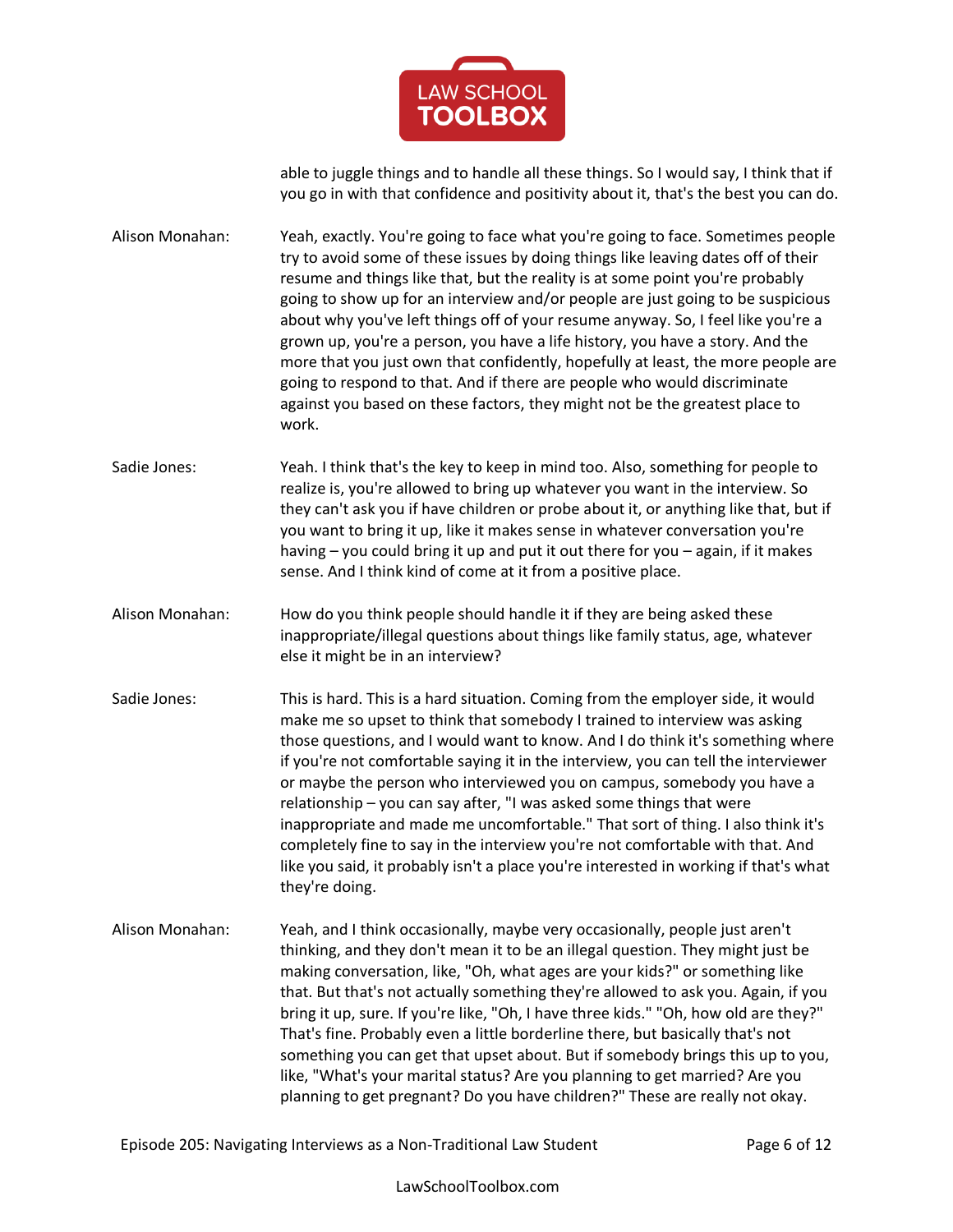

There are all sorts of other inappropriate questions people could be asking you, but I think bringing it up later with someone else is totally legitimate. I don't know, I assume you would not then ding the interviewee for that.

Sadie Jones: No, absolutely not. I know that the person who was doing the interview would get a talk from the hiring partner or somebody else, the employment partner about saying things. Also, I do agree with you that there are some times where people just don't realize, and it sounds innocent to them. I think the number one case of that is that people ask candidates all the time where they're from. And that's a legal question.

Alison Monahan: Right, like, "What's your last name from? Oh, Singh. Are you Sikh? Are you from Kashmir?" It's like, "Okay, just don't go there."

Sadie Jones: But a lot of times, they really do weave it that maybe you're from the state they're from. And they weren't even implying anything and whatnot, and that doesn't make it okay, they should know better. But I also think you have to feel out where the line is and what was meant by it, and whether you want to say something there, or later, whatever you're comfortable with. But I don't think anything of that will be held against you.

- Alison Monahan: Yeah, it's clearly on the person who's just basically being an idiot about the entire situation. Alright, let's back off of those types of questions for a little bit. So what can people who are non-traditional do? We've already talked a little bit about considering where you're applying. How can people find out what's family friendly, or what's work-life balance friendly? Or even just places that might be open to people who've had, say, a more creative type of background?
- Sadie Jones: Well, I think you can do some research, and there are surveys, there are a lot of publications that talk about different law firms. A lot of this stuff is public. What their required billing is if people work part-time, that sort of thing. I think a lot of times you just hear stuff from other law students or people you know that have worked places, that keep that in mind. I will say that I am generally suspicious of BigLaw firms that describe themselves as a lifestyle firm, because I don't think that's true.
- Alison Monahan: Because that doesn't exist?

Sadie Jones: Yes. So I think there are places that are better and worse for that, and there's degrees. But generally if you are someone who wants to go into BigLaw, you just have to assume that there's not going to be a great work-life balance, definitely not at the beginning, and maybe never, and that shouldn't necessarily be your consideration. I think it's sort of a marketing thing that certain firm portray themselves that way, and their websites look like that, and they'll tell you a lot of things that aren't necessarily true in reality, in practice. They might be their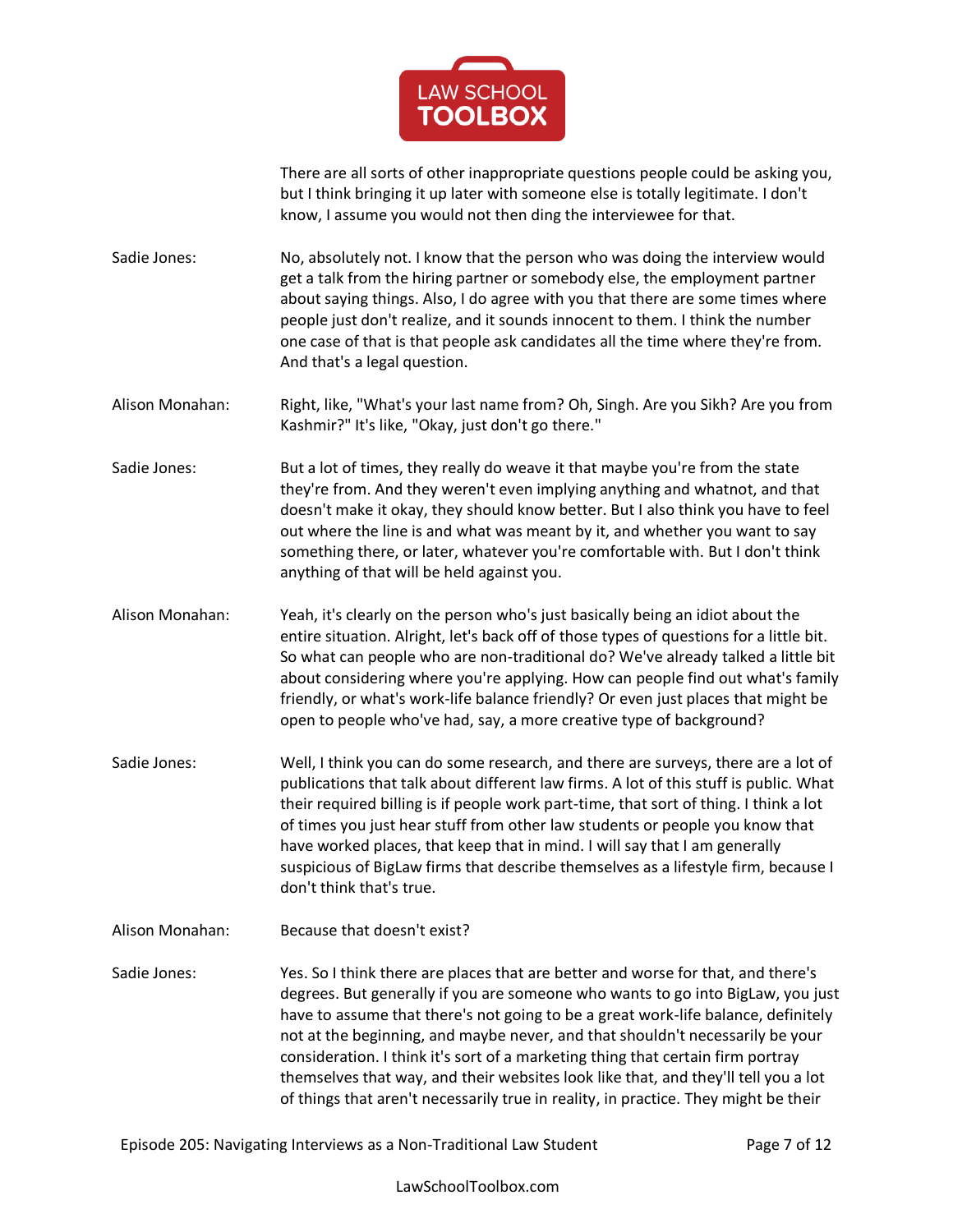

policies, but it's like, how many people are really working those number of hours?

Alison Monahan: I think that's right. I think you just have to know what you're getting into. I think within the universe of large law firms there are definitely more and less intense places to work, but I would not describe to my knowledge a single large law firm I've ever experienced or heard about, as a lifestyle option for what the average person would think of as a reasonable work-life balance. That's just not what you're signing up for. So again, if you're listening to this and you're like, "I want to have a reasonable work-life balance", you might need to look somewhere else, and that's totally okay. You might want to look at smaller firms, mid-sized firms. You might want to look at different types of organizations that really actually do have a reasonable work-life balance, because those do exist; they just typically pay less.

Sadie Jones: That's what I was going to say. I think if you're prepared to take a pay cut... And some of these places pay decently. And there are also other advantages. Certain public interest jobs or government jobs, you can get some forgiveness on your student loans sometimes. So that's all things to keep in mind. And you do have to say to yourself, "How much do I need to make to live, and to do all those things?" But a lot of times the tradeoff might not be worth it, because when you're working all the time, you may say to yourself, "It doesn't matter how much they're paying me. I would rather get paid half of this salary to get to come home and see my loved ones."

- Alison Monahan: Right. I think as a non-traditional student, you typically have a little more perspective. You've had a different career, or you've taken time and done other things. You're probably, hopefully, less likely to be led down this path of, "Oh, I'm going to make \$200,000 and I'm going to have a great life, and I'm going to go home at 6:00 every day." That's not what you're getting paid for. That's just not the way that works. So, I think being cognizant of that, and really maybe looking outside of the box about where you're thinking of working. And maybe there's a way to parlay your previous experience into a job in-house or something, where you can combine those interests, and then it's a really clear path. Say you were in technology or engineering or science or something, and now you want to go and do some sort of technology work as a lawyer – that totally makes sense, that's an easy sell. We're going to talk about having your story ready to go, but that's a pretty obvious story.
- Sadie Jones: Definitely. I think that's all things that you should keep in mind as you're applying for things, because you don't want to apply in the wrong place that doesn't make sense for you, and either end up with nothing, or end up in a situation that's not going to be good for you. That's not going to be helpful, even if you're picking things based on prestige or things like that.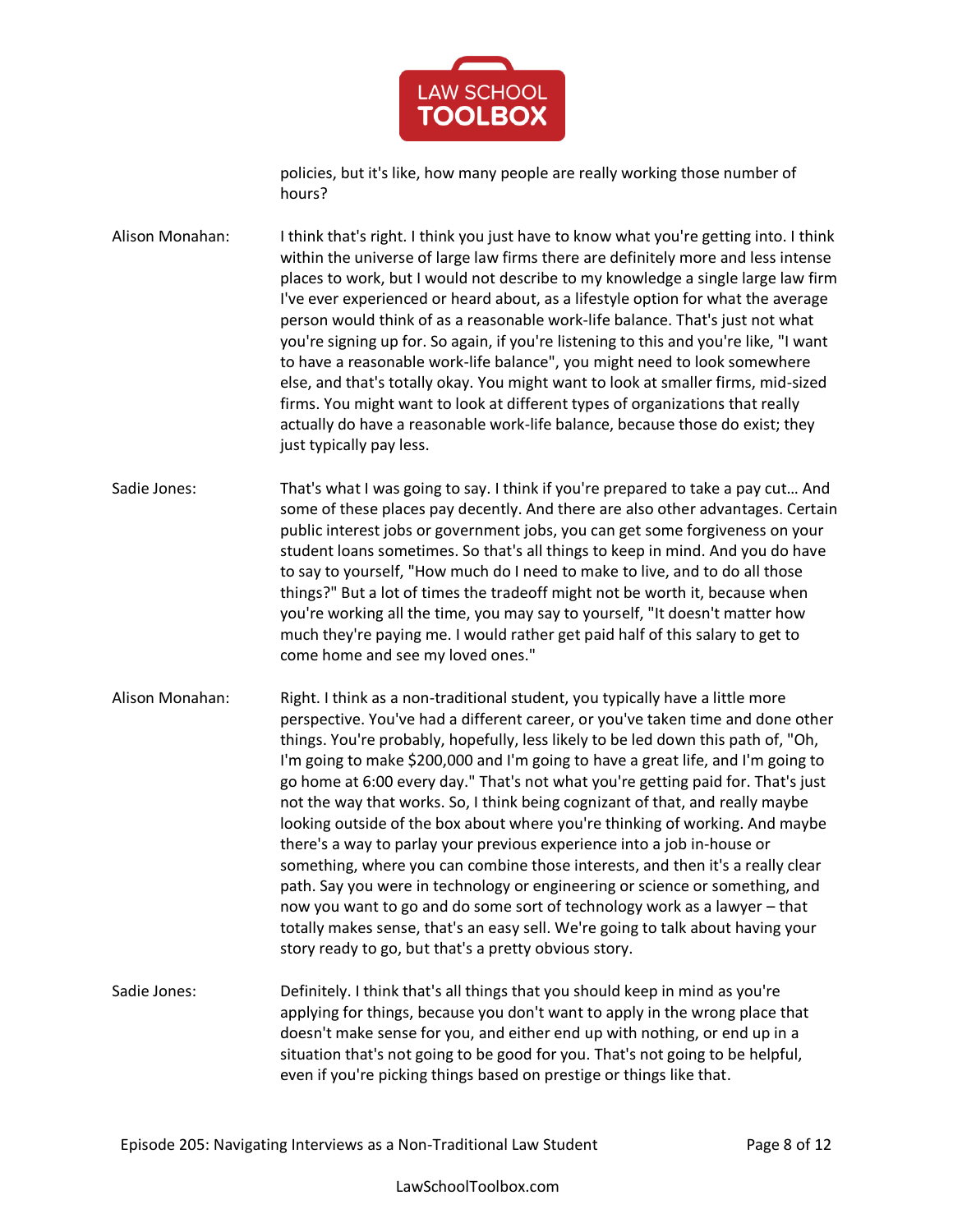

- Alison Monahan: And I think this is a situation where ideally you start in law school, repositioning yourself, if you're really doing a serious repositioning. So then when it comes time to do these interviews, they look at your resume and they say, "Okay, we know you were a computer science undergrad, you were a programmer for five years, and now you're telling me you want to do human rights work." And you say, "Yes, because as you can see, my first summer I did a human rights internship in wherever, and I took these classes, and I'm on this journal." And you've got to put that story together. So if you're making a really big shift, I think you have to think about all of your classes pointing in that direction, and your extra curriculars, and your summer jobs, and all that, so that your story actually makes sense.
- Sadie Jones: Definitely. I think that's really important.
- Alison Monahan: Another thing you've got to practice telling this story, right? So that it actually seems easy.
- Sadie Jones: Yes. And you need to remember that this story is your responsibility.
- Alison Monahan: Right, it's on you to connect these pieces for someone.
- Sadie Jones: It's not on them to understand why this makes sense. And you might think that's not fair: Why don't they get it? This is just what you want to do. But you need to make the case for yourself, and I think that's absolutely right. They need to practice it, make sure it sounds coherent. Your story is what you're saying, and also your resume, your cover letter. So you might want to give it to someone who you haven't explained the story to before and see if it makes sense to them, and get their honest opinion about it.
- Alison Monahan: And I think you've got to be ready in an interview particularly for obviously questions. And sometimes they may even be aggressive questioning. Lawyers, some of them, tend to be fairly aggressive interviewers. So if they get a weird resume, they're like, "Oh, this is going to be fun." Like, "I can do this." But if you de-fang that by having answers ready to go, if the question is aggressive, it's really hard for somebody to keep being aggressive if you just come back with something that calmly makes sense and responds to the obvious issue that they've raised, of like, "Well, you haven't done this before." It's like, "Well, okay. But here's what I've done, and this is how this relates, and this is how it all fits together, and this is what I'm doing." I think having specific stories ready to go too, that relate really to what you've achieved in law school already can be great. Particularly if you've achieved these despite any type of obstacles, so that you have stories basically in your back pocket you can pull out, whether it's like, "I've really enjoyed my experience being a TA", or a research assistant or whatever, winning moot court, any of these things, so that when somebody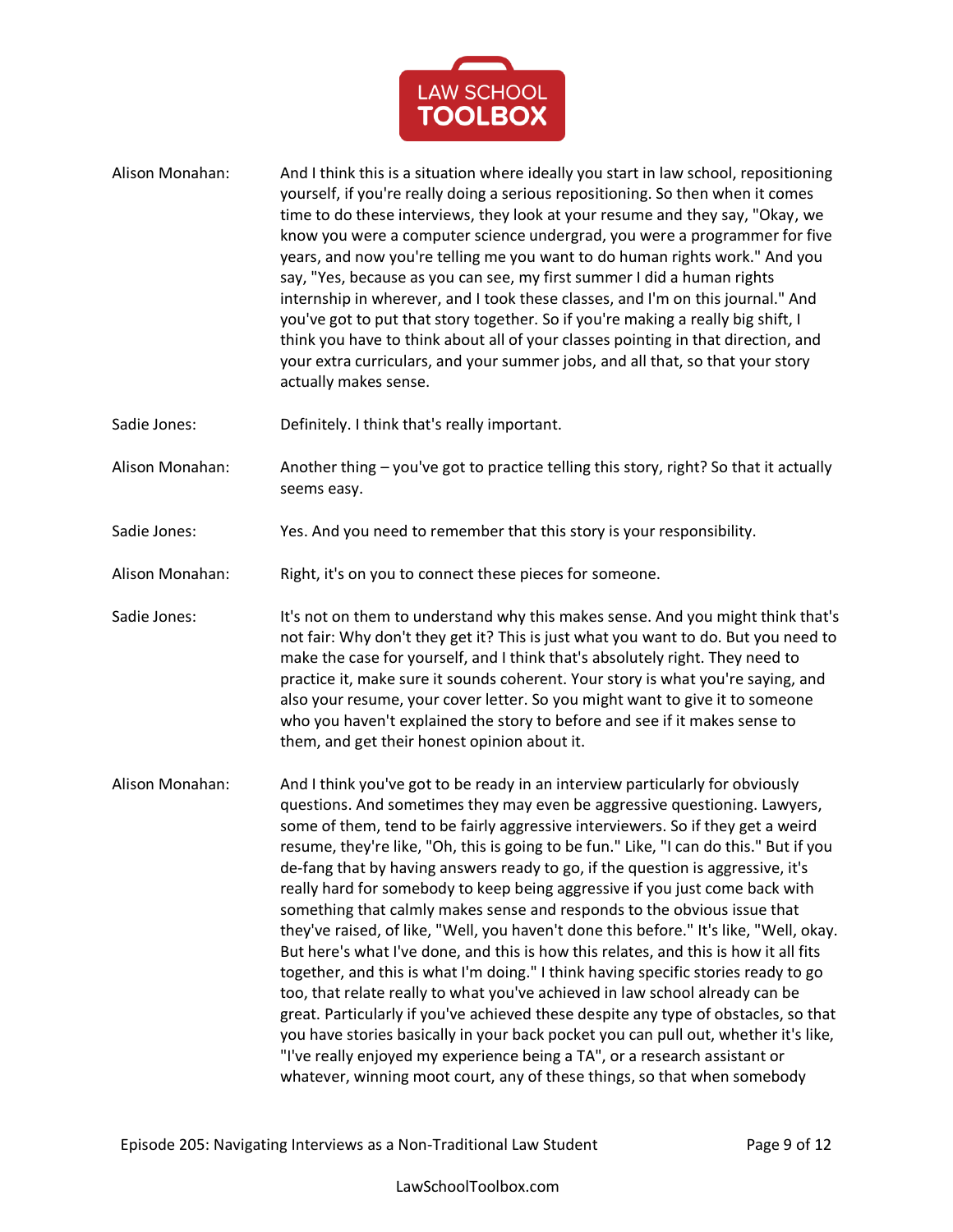

starts pushing you on, "Why are you not doing this, or why are you not doing that?" "Well, I have these other things I can talk about."

Sadie Jones: Yeah. I think it's just about kind of practicing and being prepared.

Alison Monahan: Yeah, and trying not to come off as too defensive. Another thing I think people sometimes get tripped up by is you want to make sure it looks like you're humble and you're willing to learn, because these other experiences unfortunately don't necessarily put you at a level above an entry level legal job. That's just kind of the reality, right?

- Sadie Jones: Yeah, and I think that this can be a bias that other people have. I think that sometimes comes from the reality, which is that people do sometimes feel like their work experience really matters, and like you said, a lot of times it doesn't. It matters for you being a mature person, but not necessarily for the actual work. So I would say, I think you should downplay where it puts you, in terms of the actual legal part of it, because I think some employers might just assume that you think that. So you want to dispel them of that right away.
- Alison Monahan: My understanding is that it doesn't really matter for law firms. Even if you have 10 years of experience in some other role, they're not necessarily going to bring you in as anything other than a first-year associate.

Sadie Jones: Exactly. The only situation I can think of, and I don't know if this would matter for class year, is maybe if you're going into IP law, and you have an engineering degree, they will look at that as a bonus and kind of a big deal for them. And sometimes it might just be the only way you can get the job. But that's the only situation where I think it might be helpful.

- Alison Monahan: I've very, very, very rarely heard of people negotiating extra signing bonuses or something like that, but you're still basically going in as a first year, because the thing is, you don't know anything about working in a firm. Okay, you've worked in a lab or you were an engineer – that's great, but you still don't know anything about being a litigator.
- Sadie Jones: Yeah. It's good for you to not be given expectations that are above what you can do. You don't want that.
- Alison Monahan: Right. You can't come into the third year, because you've never seen discovery responses, you've never taken a deposition. There will be steps along this path that you need to do before you can get to a level where you're equal to the other people who have had that experience. So, part of it is making clear you understand whatever the expectations are of this particular job that you're applying for, and that you're eager to do them. So you can't come in and say,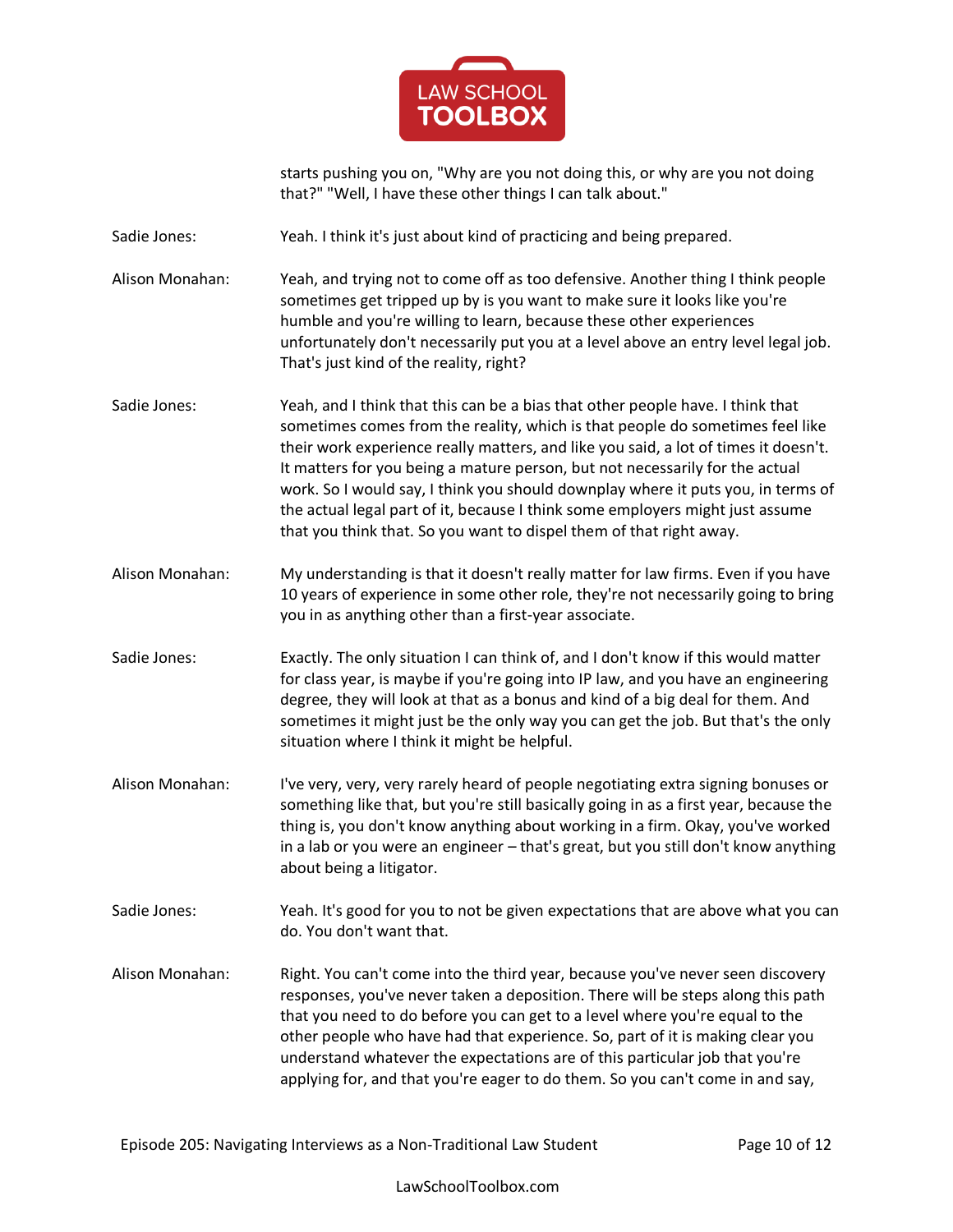

"Well, obviously I won't be doing document review, right?" That's not going to come off well.

- Sadie Jones: It's terrible. Yeah.
- Alison Monahan: It needs to be like, "Okay, I understand I'm taking a step down in terms of hierarchy, but I'm really excited because I'm pursuing this whole new career. And I just think it's going to be so fantastic, and it's just going to be great." Positive, positive, positive.
- Sadie Jones: Definitely.

Alison Monahan: Alright. Well, we're close to out of time now. Any final thoughts on this?

- Sadie Jones: My final thoughts are, we've talked mostly about students who have work experience, are kind of further out in their life. And I think the thing to remember is that personally, from the employer side, I always thought that was a positive. We really liked students with work experience, and it could be quite a bit of work experience. And so, go into it with a positive attitude that all of this stuff is a good thing, because I actually think that's what employers think.
- Alison Monahan: I agree. Whenever I interviewed people who were a little less traditional, it was kind of like, "Okay, you're a grownup. I don't have to worry that you're not going to show up to work because you're hung over, because you were out partying all night long." I mean, maybe that happens, maybe that's unfair on my part to the younger people in the audience, but I think people just have an expectation that you're being probably more realistic about what you're getting into. You've worked previously, you understand how working works, that you actually have to go every day at a certain time, and that's kind of drag, in a way that somebody who's never had a professional job just doesn't really actually understand yet.

Sadie Jones: Definitely.

- Alison Monahan: Alright. Well, Sadie, with that, we are unfortunately out of time. Thank you so much for joining us.
- Sadie Jones: Thanks for having me.

Alison Monahan: My pleasure.

For more career help and the opportunity to work one-on-one with us, you can check out [CareerDicta.com.](https://lawschooltoolbox.com/careerdicta/) If you enjoyed this episode of the Law School Toolbox podcast, please take a second to leave a review and rating on your favorite listening app, because we'd really appreciate it. And be sure to